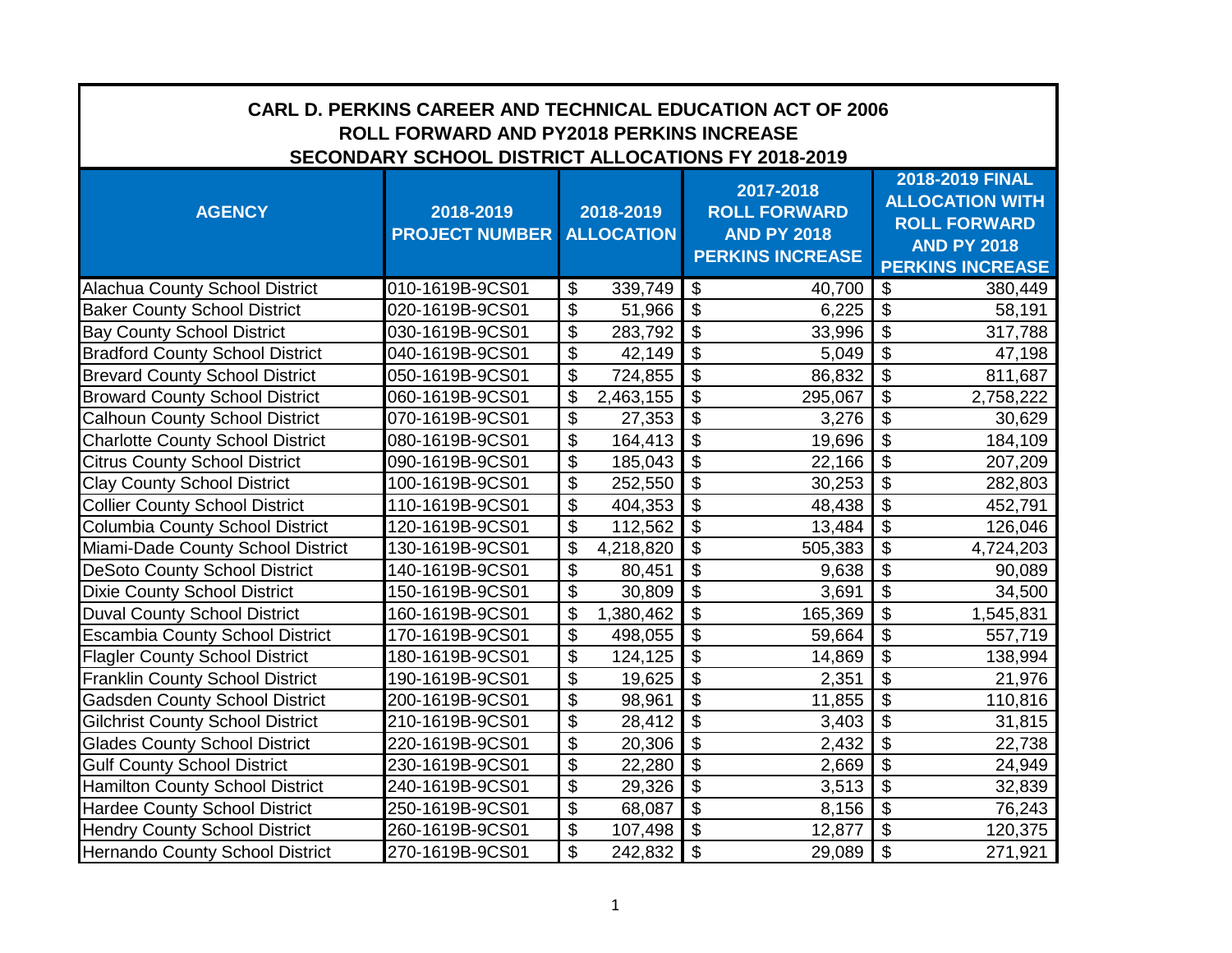| <b>CARL D. PERKINS CAREER AND TECHNICAL EDUCATION ACT OF 2006</b><br><b>ROLL FORWARD AND PY2018 PERKINS INCREASE</b><br>SECONDARY SCHOOL DISTRICT ALLOCATIONS FY 2018-2019 |                                    |                                      |                                                                                   |                                                                                                                   |  |  |
|----------------------------------------------------------------------------------------------------------------------------------------------------------------------------|------------------------------------|--------------------------------------|-----------------------------------------------------------------------------------|-------------------------------------------------------------------------------------------------------------------|--|--|
| <b>AGENCY</b>                                                                                                                                                              | 2018-2019<br><b>PROJECT NUMBER</b> | 2018-2019<br><b>ALLOCATION</b>       | 2017-2018<br><b>ROLL FORWARD</b><br><b>AND PY 2018</b><br><b>PERKINS INCREASE</b> | 2018-2019 FINAL<br><b>ALLOCATION WITH</b><br><b>ROLL FORWARD</b><br><b>AND PY 2018</b><br><b>PERKINS INCREASE</b> |  |  |
| <b>Highlands County School District</b>                                                                                                                                    | 280-1619B-9CS01                    | \$<br>163,617                        | $\mathfrak{F}$<br>19,600                                                          | $\sqrt[6]{3}$<br>183,217                                                                                          |  |  |
| <b>Hillsborough County School District</b>                                                                                                                                 | 290-1619B-9CS01                    | \$<br>2,089,196                      | $\boldsymbol{\mathsf{S}}$<br>250,270                                              | $\overline{\mathbf{e}}$<br>2,339,466                                                                              |  |  |
| <b>Holmes County School District</b>                                                                                                                                       | 300-1619B-9CS01                    | \$<br>39,348                         | $\overline{\mathcal{S}}$<br>4,714                                                 | $\overline{\mathcal{S}}$<br>44,062                                                                                |  |  |
| <b>Indian River County School District</b>                                                                                                                                 | 310-1619B-9CS01                    | \$<br>176,635                        | $\overline{\mathcal{L}}$<br>21,160                                                | $\overline{\mathcal{L}}$<br>197,795                                                                               |  |  |
| <b>Jackson County School District</b>                                                                                                                                      | 320-1619B-9CS01                    | \$<br>71,602                         | $\overline{\mathcal{L}}$<br>8,577                                                 | $\overline{\$}$<br>80,179                                                                                         |  |  |
| Jefferson/Somerset Academy Schools                                                                                                                                         | 94B-1619B9CS01                     | $\overline{\mathfrak{s}}$<br>21,150  | $\overline{\$}$<br>2,533                                                          | $\overline{\$}$<br>23,683                                                                                         |  |  |
| Lafayette County School District                                                                                                                                           | 340-1619B-9CS01                    | $\overline{\mathfrak{s}}$<br>14,988  | $\overline{\$}$<br>1,795                                                          | $\overline{\$}$<br>16,783                                                                                         |  |  |
| Lake County School District                                                                                                                                                | 350-1619B-9CS01                    | \$<br>434,393                        | $\overline{\$}$<br>52,037                                                         | $\overline{\$}$<br>486,430                                                                                        |  |  |
| ee County School District                                                                                                                                                  | 360-1619B-9CS01                    | $\overline{\mathfrak{s}}$<br>924,898 | $\overline{\mathcal{S}}$<br>110,795                                               | $\overline{\mathcal{S}}$<br>1,035,693                                                                             |  |  |
| Leon County School District                                                                                                                                                | 370-1619B-9CS01                    | \$<br>325,930                        | $\overline{\$}$<br>39,044                                                         | $\overline{\mathbf{e}}$<br>364,974                                                                                |  |  |
| Levy County School District                                                                                                                                                | 380-1619B-9CS01                    | \$<br>76,482                         | $\overline{\$}$<br>9,162                                                          | $\overline{\mathcal{L}}$<br>85,644                                                                                |  |  |
| <b>Liberty County School District</b>                                                                                                                                      | 390-1619B-9CS01                    | $\overline{\mathfrak{s}}$<br>13,018  | $\overline{\mathcal{S}}$<br>1,559                                                 | $\overline{\mathfrak{s}}$<br>14,577                                                                               |  |  |
| <b>Madison County School District</b>                                                                                                                                      | 400-1619B-9CS01                    | $\overline{\$}$<br>37,054            | $\overline{\mathcal{S}}$<br>4,439                                                 | $\overline{\$}$<br>41,493                                                                                         |  |  |
| Manatee County School District                                                                                                                                             | 410-1619B-9CS01                    | $\overline{\$}$<br>481,573           | $\overline{\mathcal{S}}$<br>57,689                                                | $\overline{\$}$<br>539,262                                                                                        |  |  |
| <b>Marion County School District</b>                                                                                                                                       | 420-1619B-9CS01                    | $\overline{\mathcal{S}}$<br>540,840  | $\overline{\mathcal{S}}$<br>64,789                                                | $\overline{\$}$<br>605,629                                                                                        |  |  |
| <b>Martin County School District</b>                                                                                                                                       | 430-1619B-9CS01                    | $\overline{\mathfrak{s}}$<br>159,783 | $\overline{\mathcal{S}}$<br>19,140                                                | $\overline{\mathcal{S}}$<br>178,923                                                                               |  |  |
| <b>Monroe County School District</b>                                                                                                                                       | 440-1619B-9CS01                    | \$<br>71,019                         | $\overline{\mathcal{L}}$<br>8,507                                                 | $\overline{\$}$<br>79,526                                                                                         |  |  |
| <b>Nassau County School District</b>                                                                                                                                       | 450-1619B-9CS01                    | $\overline{\mathfrak{s}}$<br>88,263  | $\overline{\$}$<br>10,573                                                         | $\overline{\$}$<br>98,836                                                                                         |  |  |
| <b>Okaloosa County School District</b>                                                                                                                                     | 460-1619B-9CS01                    | $\overline{\$}$<br>252,433           | $\overline{\$}$<br>30,240                                                         | $\overline{\$}$<br>282,673                                                                                        |  |  |
| <b>Okeechobee County School District</b>                                                                                                                                   | 470-1619B-9CS01                    | \$<br>75,302                         | $\overline{\$}$<br>9,020                                                          | $\overline{\mathcal{L}}$<br>84,322                                                                                |  |  |
| <b>Orange County School District</b>                                                                                                                                       | 480-1619B-9CS01                    | \$<br>2,077,292                      | $\overline{\$}$<br>248,844                                                        | $\overline{\$}$<br>2,326,136                                                                                      |  |  |
| Orange UCP-Charter School                                                                                                                                                  |                                    | \$<br>9,890                          | $\overline{\$}$<br>1,188                                                          | $\overline{\$}$<br>11,078                                                                                         |  |  |
| <b>Osceola County School District</b>                                                                                                                                      | 490-1619B-9CS01                    | \$<br>631,679                        | $\overline{\$}$<br>75,671                                                         | $\overline{\$}$<br>707,350                                                                                        |  |  |
| Palm Beach County School District                                                                                                                                          | 500-1619B-9CS01                    | \$<br>1,758,048                      | $\overline{\$}$<br>210,601                                                        | $\overline{\$}$<br>1,968,649                                                                                      |  |  |
| Palm Beach-Charter School                                                                                                                                                  | 50D-1619B-9CS01                    | \$<br>19,865                         | $\overline{\$}$<br>2,379                                                          | $\overline{\mathbf{s}}$<br>22,244                                                                                 |  |  |
| Pasco County School District                                                                                                                                               | 510-1619B-9CS01                    | $\overline{\mathcal{S}}$<br>643,922  | $\overline{\mathcal{S}}$<br>77,137                                                | $\overline{\mathcal{S}}$<br>721,059                                                                               |  |  |
| <b>Pinellas County School District</b>                                                                                                                                     | 520-1619B-9CS01                    | $\overline{\mathfrak{s}}$<br>995,093 | $\overline{\$}$<br>119,205                                                        | $\overline{\$}$<br>1,114,298                                                                                      |  |  |